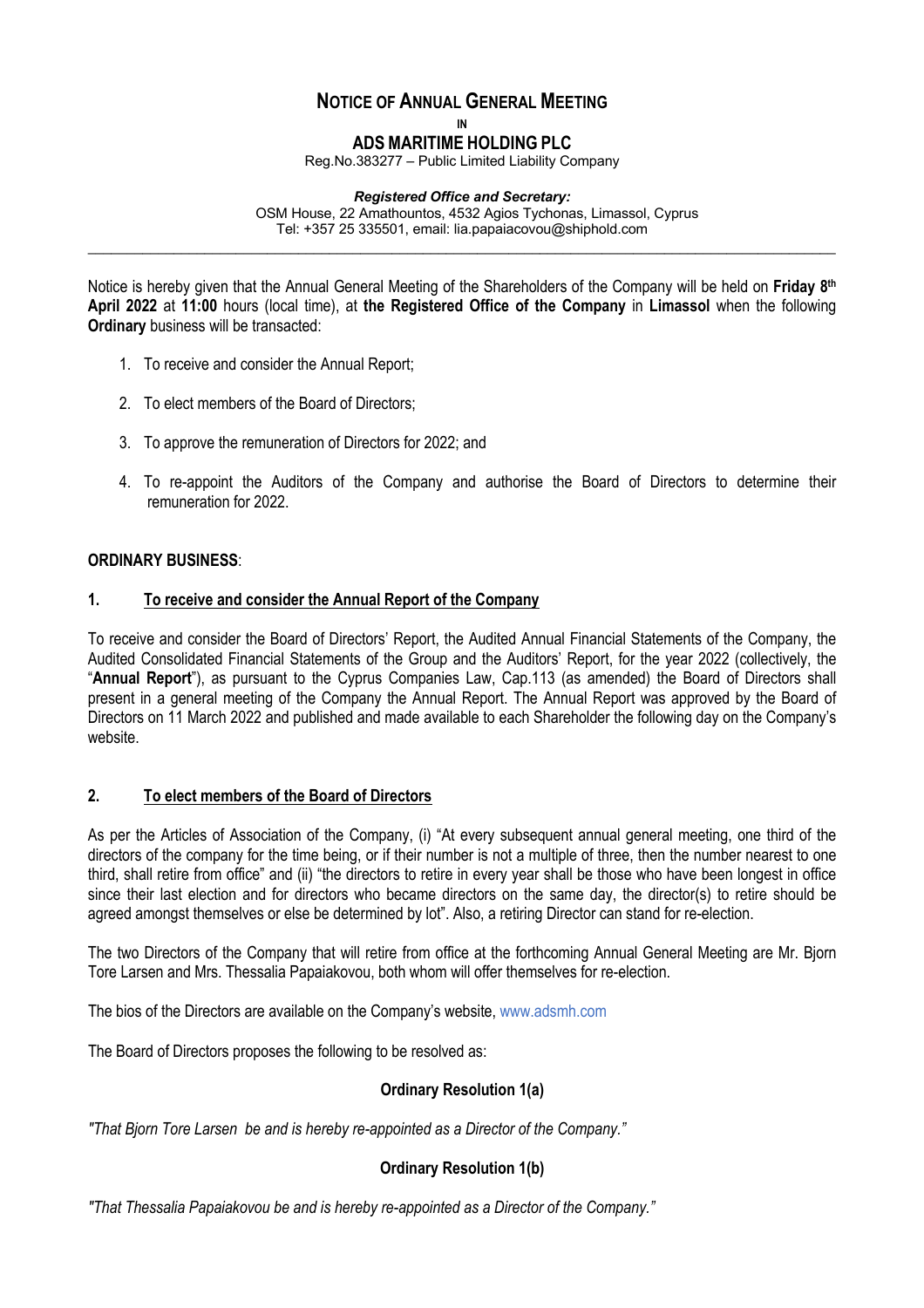# **3. To approve the remuneration of Directors**

Pursuant to the Articles of Association of the Company, the remuneration of the directors shall from time to time be determined by the company in a general meeting and all travel and other costs and expenses related to the service as a Director in the Board of Directors of the Company, shall be borne by the Company.

The Board of Directors proposes that the Chairman of the Board of Directors is entitled to remuneration at the rate of EUR 15,000 per annum, the Deputy Chairman EUR 10,000 per annum and the other Directors EUR 7,500 per annum.

The Board of Directors proposes the following to be resolved as:

# **Ordinary Resolution 2**

*"That until the next Annual General Meeting the remuneration payable to board members is EUR 15,000 to the Chairman, EUR 10,000 to the Deputy Chairman and to the other Directors EUR 7,500 per annum.* 

# **4. To re-appoint the Auditors and authorise the Board of Directors to determine their remuneration for 2021**

Pursuant to Cyprus Companies Law, Cap.113 (as amended), it is (inter alia) provided that "At any annual general meeting the outgoing auditor is re appointed regardless how appointed, without adopting a resolution unless - (a) he does not possess the qualifications for reappointment or (b) at that meeting it was decided that another person be appointed instead or expressly decided for him not to be re-appointed or (c) has given the company a written notice of his unwillingness to be reappointed ..." The Company's Auditors, RSM Cyprus Limited, expressed their wish to continue to provide their services.

The remuneration paid to the Auditors for 2021 is disclosed in Note 6 of the Company's Annual Report and includes the statutory audit fees for the 2021 audit of the Company.

The Board of Directors proposes the following to be resolved as:

# **Ordinary Resolution 3**

*"That the remuneration of the Auditors of the Company is to be determined by the Board of Directors in accordance with the Articles of Association."*

#### **INFORMATION ABOUT THE AGM**

The **Record Date** for the participation at the Annual General Meeting is 17 March 2022. Only Shareholders registered in the Registry of the Euronext Growth Oslo Stock Exchange in Norway at the Record Date shall have the right to attend, vote and address the Annual General Meeting. Any change in the relevant Registry after the Record Date will not be counted in determining the right of any person to attend and vote at the Meeting.

The **Issued Ordinary Shares** of the Company, comprising its total issued share capital, at the Record Date are 23,390,300 ordinary shares and every ordinary share incorporates the right of one vote. The holder of an ordinary share of the Company is a Shareholder of the Company.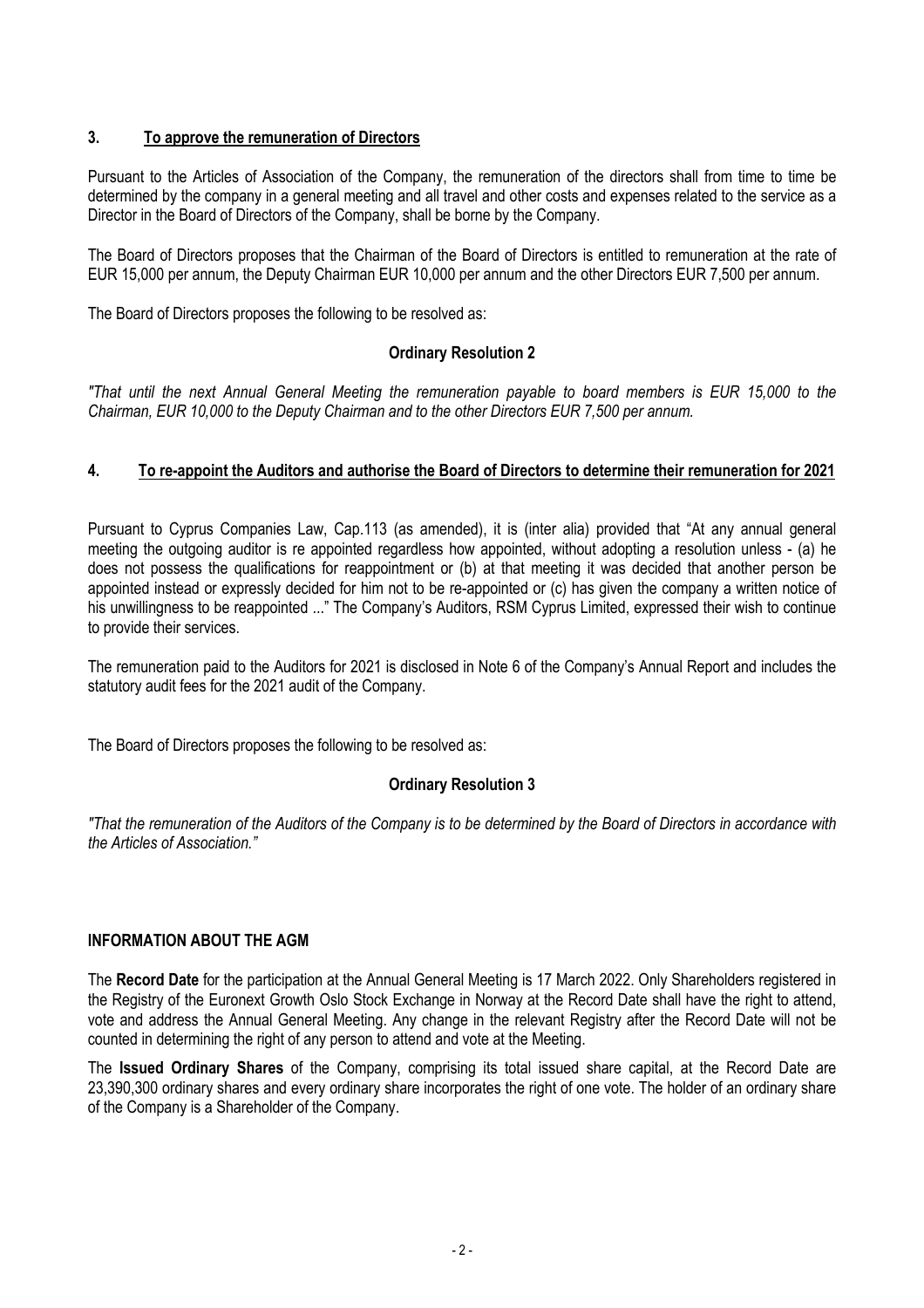Any Shareholder entitled to attend, vote and address the Annual General Meeting is **entitled to appoint a proxy** to attend, vote and speak in his stead. A proxy needs not be a Shareholder. A Shareholder can appoint a proxy using either Proxy Form A or Proxy Form B (Enclosures I and II, respectively) and submitting the proxy document to Nordea VPS by email at nis@nordea.com by latest 9:00 (CET) on 5 April 2022. The current travel restrictions and restrictions on holding meetings of more than a certain number of people being present, may result in it not being possible to vote during the forthcoming Annual General Meeting in person, so Shareholders are strongly encouraged to appoint the Chair of the forthcoming Annual General Meeting as their proxy to ensure their vote is recorded.

Every **Shareholder has the right** to ask questions relating to the items of the agenda of the Annual General Meeting, subject to any measures the Company may adopt for the ascertainment of the Shareholder's identity, as well as to parameters relating to the planning and the good order of the Annual General Meeting, the confidentiality and the business interests of the Company. Subject to what is mentioned in relation to the Record Date, any Shareholder is entitled to attend, vote and address the Annual General Meeting.

The **Annual Report** (which includes the Board of Directors' Report, the Auditors Report, the Audited Financial Statements of the Company, the Audited Consolidated Financial Statements of the Group for the year 2021) is available at the website of the Company www.adsmh.com

This Notice is posted at the website of the Company www.adsmh.com

By order of the Board of Directors, Thessalia Papaiakovou Secretary of ADS MARITIME HOLDING PLC

# *Enclosures:*

*Enclosure I Shareholder Proxy Form 1*

*Enclosure II Shareholder Proxy Form 2*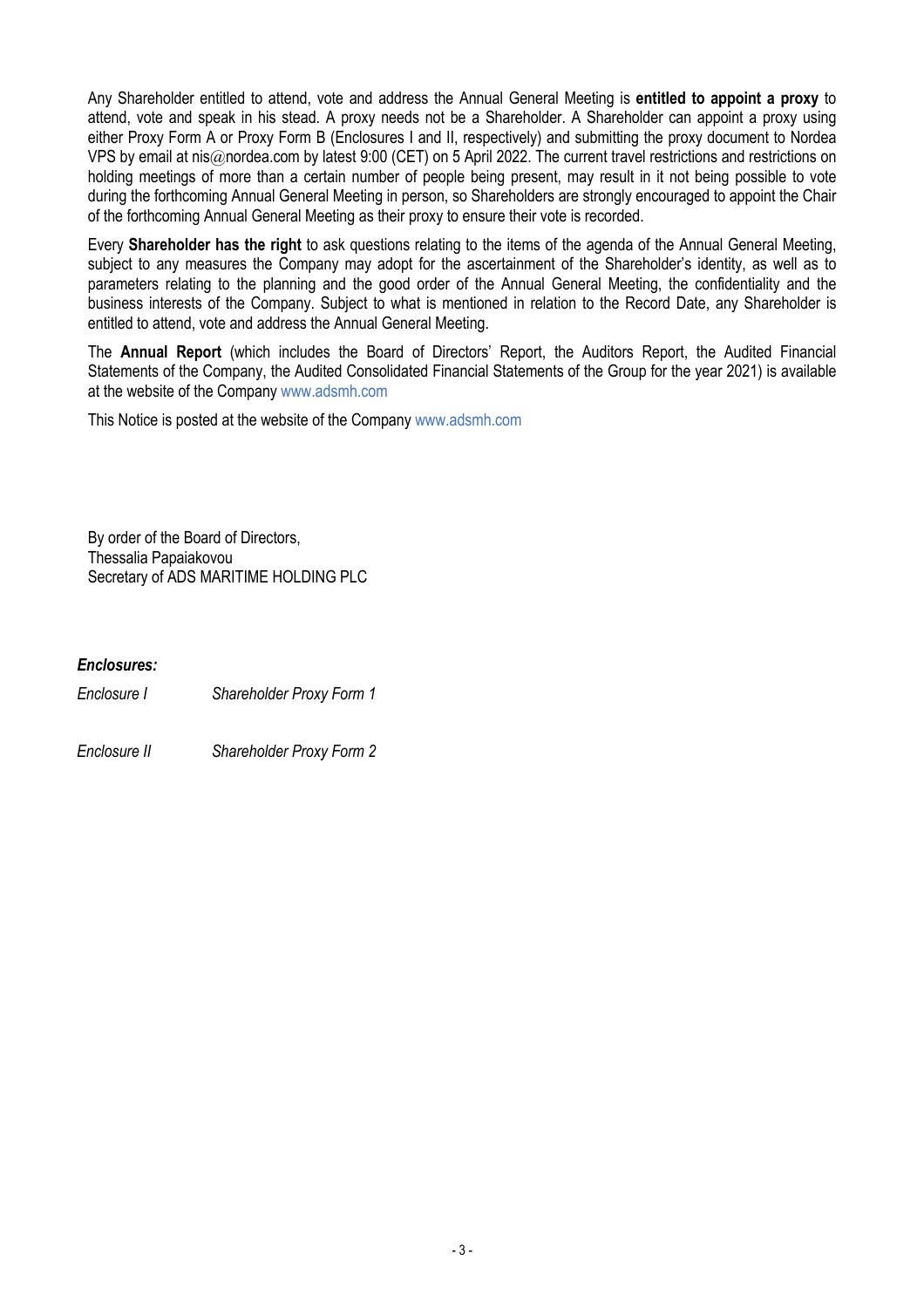#### *Enclosure I*

# *SHAREHOLDER PROXY FORM A*

| <u>א וואט ו ואטא ואטוסטונצאומנט</u><br>Form A                                                                                                                                                                                                                                                                                                   |
|-------------------------------------------------------------------------------------------------------------------------------------------------------------------------------------------------------------------------------------------------------------------------------------------------------------------------------------------------|
| To<br><b>ADS Maritime Holding plc</b><br>This shareholder proxy form should be returned by email to Nordea VPS at nis@nordea.com by no later than 09:00 (CET) on 5 April 2022                                                                                                                                                                   |
| I/We (name) <b>the contract of the contract of the contract of the contract of the contract of the contract of the contract of the contract of the contract of the contract of the contract of the contract of the contract of t</b>                                                                                                            |
|                                                                                                                                                                                                                                                                                                                                                 |
|                                                                                                                                                                                                                                                                                                                                                 |
|                                                                                                                                                                                                                                                                                                                                                 |
| Meeting or his/her nominee to be my/our proxy to vote for me/us and on my/our behalf at the Annual General Meeting of the Company, to be held                                                                                                                                                                                                   |
| on Friday 8th April 2022 at 11:00 hours (local time), at OSM House, 22 Amathountos, 4532 Agios Tychonas, Limassol, Cyprus and at any                                                                                                                                                                                                            |
| adjournment thereof.                                                                                                                                                                                                                                                                                                                            |
|                                                                                                                                                                                                                                                                                                                                                 |
|                                                                                                                                                                                                                                                                                                                                                 |
|                                                                                                                                                                                                                                                                                                                                                 |
|                                                                                                                                                                                                                                                                                                                                                 |
| <b>NOTES:</b><br>1. A Shareholder entitled to attend and vote at the Meeting may appoint a proxy to attend and, on a poll, vote in place of the Shareholder. The<br>current travel restrictions and restrictions on holding meetings of more than a certain number of people being present may mean that it is not                              |
| possible to vote during the Meeting in person so Shareholders are strongly encouraged to appoint the Chair of the Annual General Meeting as their<br>proxy to ensure their vote is recorded. A Shareholder may choose a proxy of their own choice by inserting the proxy's name on this proxy form in<br>the space provided above.              |
| 2. If the Shareholder is a corporation, this form must be executed under its common seal or the hand of a duly authorized officer and satisfactory<br>evidence of authority must be provided.                                                                                                                                                   |
| 3. The proxy will exercise the proxy's discretion as to whether, and how to vote.                                                                                                                                                                                                                                                               |
| 4. If the proxy form is returned without an indication of the number of shares or an inaccurate number of shares held by the Shareholder, the proxy<br>will be recognized to the extent of the number of shares (if any) recorded in VPS in the name of the Shareholder as of the record date of the Annual<br>General Meeting (17 March 2022). |
| 5. In the case of joint holders, any holder may sign this form.                                                                                                                                                                                                                                                                                 |
|                                                                                                                                                                                                                                                                                                                                                 |